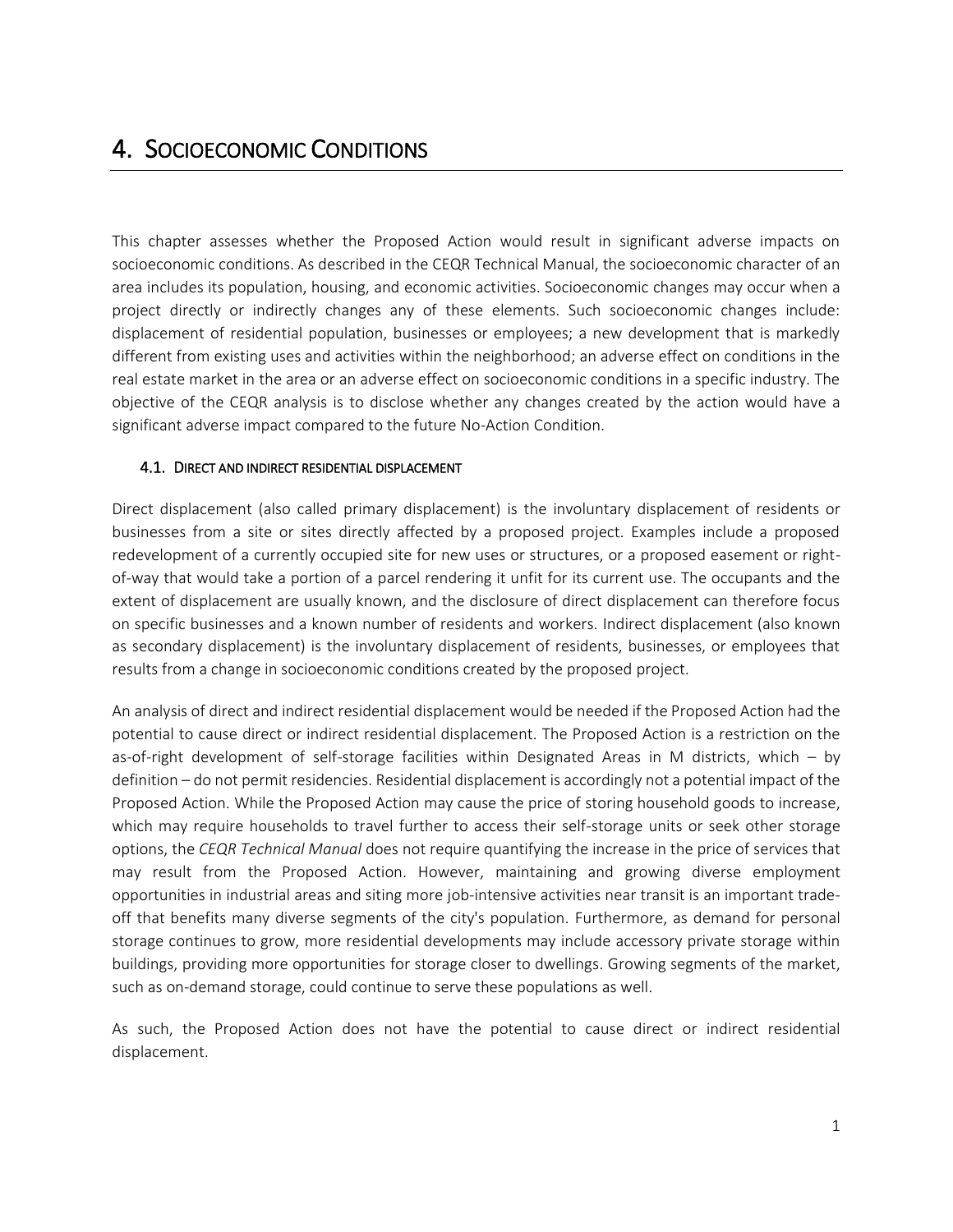## 4.2. DIRECT BUSINESS AND INSTITUTIONAL DISPLACEMENT

The *CEQR Technical Manual* defines direct business and institutional displacement as the involuntary displacement of businesses from the site of (or a site directly affected by) a Proposed Action. The establishment of a CPC Special Permit for the development of self-storage is in effect a restriction, and as such, not development-inducing. The introduction of a CPC Special Permit for self-storage development would establish a discretionary review process for new self-storage facilities. The CPC Special Permit will ensure that the development of self-storage does not diminish siting opportunities for industrial and other more job-intensive businesses, by occupying sites that would be optimal for industrial, more job-intensive businesses.

Furthermore, the Proposed Action will continue to allow existing self-storage facilities to operate, and even expand within the zoning lot as of date of enactment of the Proposed Action. This means that grandfathered self-storage facilities would benefit from similar rights as conforming buildings.

Accordingly, the Proposed Action does not have the potential to directly displace any business or institution from any site.

## 4.3. INDIRECT BUSINESS AND INSTITUTIONAL DISPLACEMENT

In terms of indirect business and institutional displacement, the objective of the preliminary assessment is to determine whether the Proposed Action would introduce trends that would make it more difficult for existing businesses to remain in the area. In most cases, the issue for indirect displacement of businesses is that an action would markedly increase property values and rents throughout the study area, making it difficult for some categories of businesses to remain in the area. Additionally, indirect displacement of businesses may occur if a project directly displaces any type of use that either directly supports businesses in the area or brings a customer base to the area for local businesses, or if it directly displaces residents or workers who form the customer base of existing businesses in the area. Such displacement can be of concern when it would result in changes to land use, population patterns, or community character.

The establishment of a CPC Special Permit for the development of self-storage is in effect a restriction, and as such, not development-inducing. This means that the Proposed Action does not have the potential to introduce trends, which would markedly increase property values and rents in the Designated Areas in M districts, or in M and C8 districts outside Designated Areas, as the shift in development to these areas is relatively small, as explained in the Analysis Framework. The purpose of the proposed CPC Special Permit is to ensure that the development of self-storage does not diminish siting opportunities for industrial and other more job-intensive businesses, by occupying sites that would be optimal for industrial, more jobintensive businesses.

As stated in the Project Description, besides households, between 20 and 30 percent of units nationwide are estimated to be leased by businesses, most of which are said to be small businesses. During the outreach for the Proposed Action, representatives of the self-storage industry stated that business customers represent between 20 and 50 percent of all customers of self-storage facilities in New York City. However, self-storage operators have also told the Department of City Planning on several occasions that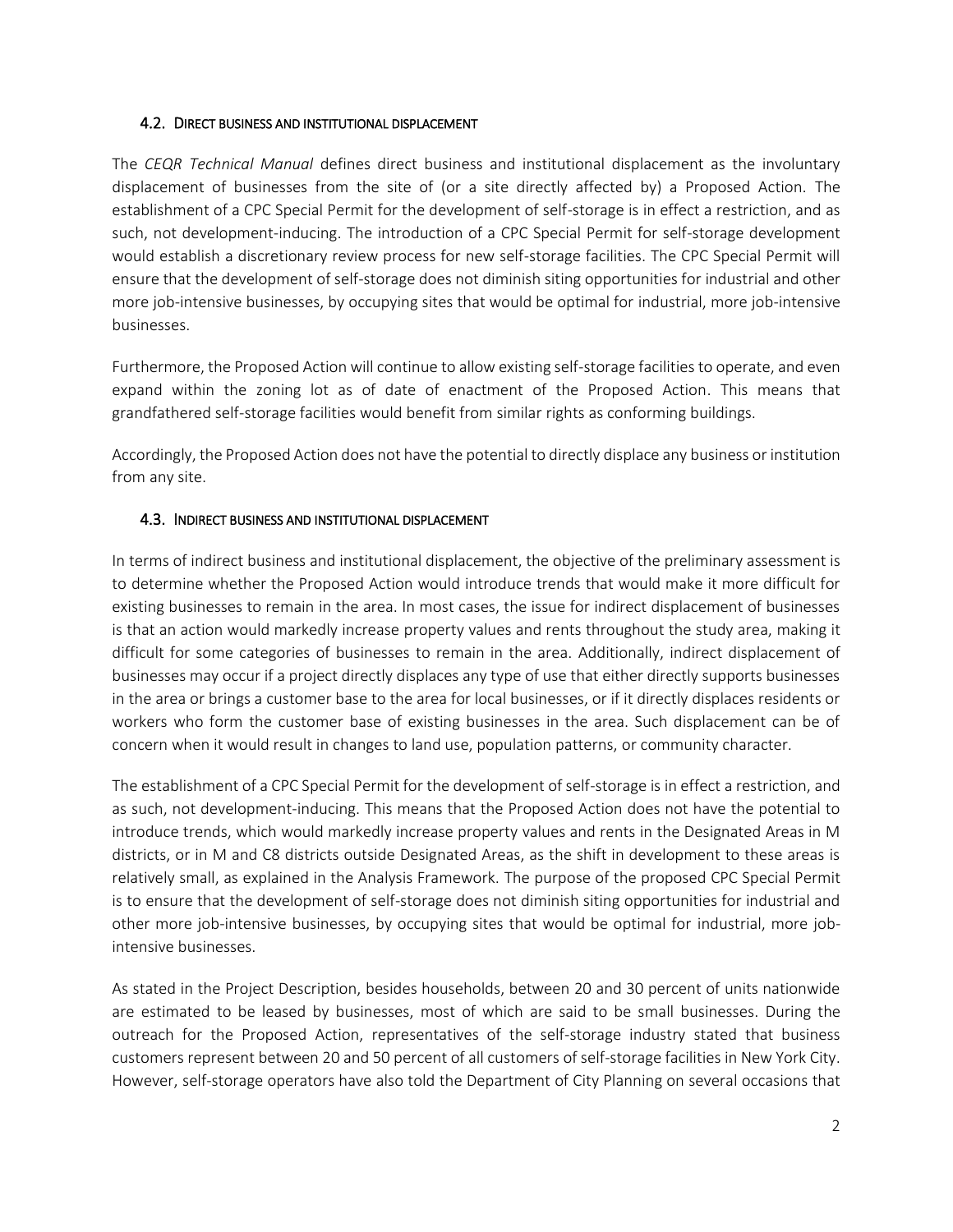they do not collect information on tenants and cannot easily distinguish between household and business tenant. The various estimates of the share of business tenants did not include any details as to how these estimates were arrived at and if or how surveys were completed. The Department of City Planning does not disregard such information, but nevertheless has not been provided with the means to complete a detailed assessment of the Proposed Action's potential to indirectly impact businesses: Information about the customers of the self-storage industry is either unavailable or proprietary. Similarly, information about the number of employees working at businesses that rely on self-storage is also unavailable or proprietary. The Department of City Planning has not found a way to independently or reliably verify the amount, type, needs, income, corporate structure, minority status or nature of commercial tenants in self-storage facilities. Assumptions about the indirect employment supported by self-storage facilities are highly speculative and even if a reliable method for estimating the indirect employment could be established, there would be no way of evaluating whether self-storage would continue to be an important service for these businesses over time.

Furthermore, based on publicly available information, the Department is not aware of any specific industry that depends on self-storage. The Department of City Planning has no evidence that any specific category of businesses relies disproportionately on the services provided by self-storage.

The Analysis Framework projected a net reduction of nine self-storage facilities in Desiganted Areas in M districts by the Build Year due to the Proposed Action, which is a relatively small number, compared to the sixty-five, which already exist to date. Existing self-storage facilities will continue to operate, and would have the ability to expand within the original zoning lot. New self-storage facilities will continue to locate as-of-right within C8 and M districts outside of Designated Areas in M Districts. For these reasons, selfstorage facilities will continue to offer units for rent, which businesses will still be able to rent. Accordingly, it is not expected that the Proposed Action lead to the indirect displacement of businesses.

Nevertheless, as explained in the Analysis Framework, the Proposed Action may have the effect of constraining the ability of the self-storage industry to respond to demand for self-storage units in some submarkets. In some instances, this could lead to businesses encountering higher rental rates, as compared to the No-Action Condition. It cannot be excluded altogether that some small businesses' ability to rent self-storage units or their ability to pay for such units may be affected, if demand stays strong. Businesses may have to travel further to access units in the desired price range or rent smaller units, resulting in some inconvenience. Furthermore, there may also be a certain shift in customer demand. Businesses may increasingly lease warehousing space, instead of self-storage units, and the on-demand storage model may become more prominent.

Although the Proposed Action could to a certain extent limit the self-storage industry's ability to meet future demand, which could entail rising rental costs for self-storage users, of which some are businesses, the Proposed Action is, overall, expected to continue to substantially support needs of businesses, in comparison with the future without the action. The Proposed Action would establish a CPC Special Permit in a manner that is intended to protect and strengthen IBZs as New York City's most active industrial areas, by promoting the availability of sites for the industrial, more job-intensive businesses that typically locate in IBZs. Without the Proposed Action, large sites suitable for more job-intensive industrial uses may become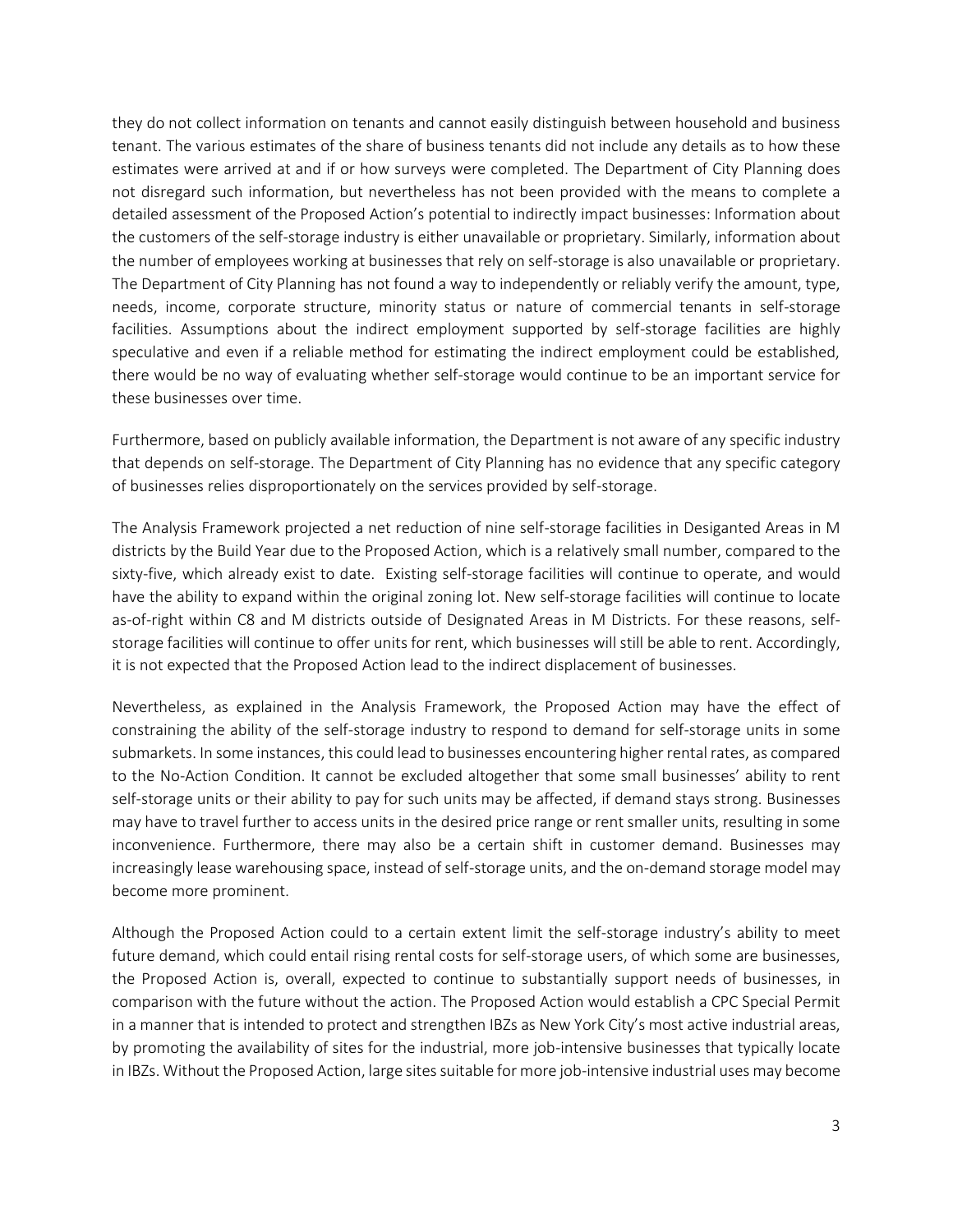increasingly scarce. With the Proposed Action, it is expected that industrial businesses will experience decreased difficulties in finding opportunities to locate or expand in NYC's most active industrial areas, since approximately twenty large, industrial lots, located near truck routes and highways, should increasingly remain available for these businesses until the Build Year. The Proposed Action would generally not introduce new economic activities to IBZs that would alter existing economic patterns, which were extensively studied (see Appendix), but rather aid the kinds of businesses and uses that already exist in the Designated Areas in M districts to remain or site in these areas, as shown by the representative examples in Chapter 3.

As such, the Proposed Action does not have the potential to cause direct or indirect business displacement.

## 4.4. ADVERSE EFFECTS ON SPECIFIC INDUSTRIES

According to the *CEQR Technical Manual*, a Proposed Action may have a significant adverse impact on specific industries if the action significantly affects business conditions in any industry or category of business within or outside of the study area.

The Proposed Action would introduce a CPC Special Permit for the development of self-storage in Designated Areas in Manufacturing districts. The unregulated development of self-storage in the Designated Areas detracts from the City's vision and goals for NYC's Industrial Business Zones (IBZs), because of three combined characteristics of self-storage: it is a low job-generating use, it primarily serves household rather than business needs, and it is typically developed on large sites near truck routes, which are in limited supply and could potentially provide future siting opportunities for industrial, more jobintensive businesses in distribution, construction, wholesale, logistics, transportation, film production, manufacturing and utilities.

Given the scope of the proposal, and the fact that the self-storage industry is an expanding industry in an already underserved market, the Proposed Action has the potential to significantly affect business conditions in the self-storage industry or to impair the economic viability of this industry. Consequentially, per the *CEQR Technical Manual* guidelines, further analysis is required to determine if there are adverse impacts on specific industries and is conducted below.

## 4.4.1. Existing Conditions (Self-Storage Industry)

Existing conditions in the self-storage industry are described extensively in Chapter 1 and 2 of this DEIS. In early 2017, there were approximately 240 self-storage facilities in New York City. The borough of Brooklyn had the most self-storage facilities, followed by Queens and the Bronx. The total acreage of land where self-storage is currently allowed as-of-right and could reasonably occur, amounts to 9,841 acres, and covers portions of all Community Districts in NYC, except for Community Districts 5, 6 and 7 in Manhattan and Community District 8 in Queens.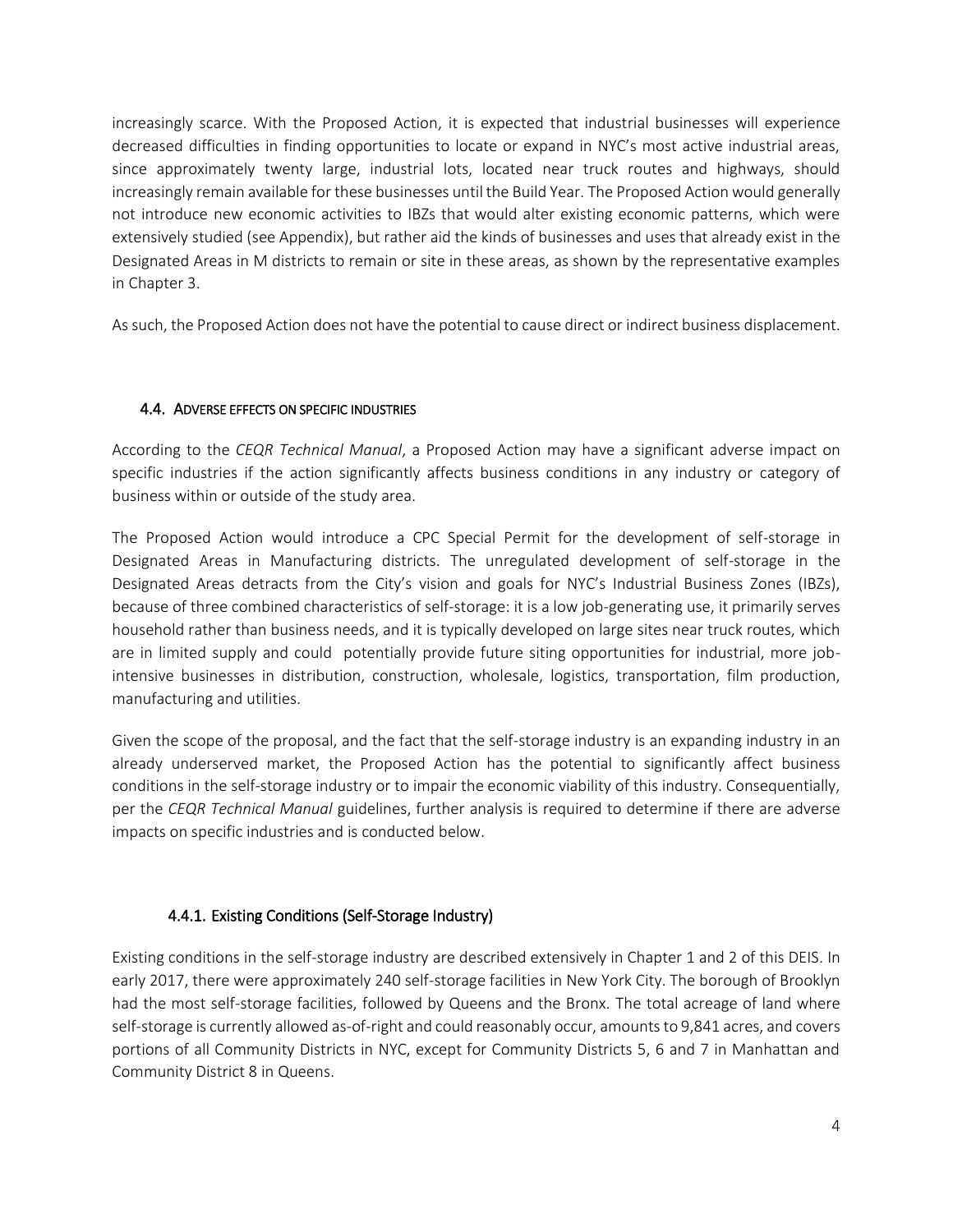The rate of self-storage development over the last decade amounts to an annual average of 8.5 new selfstorage facilities, as calculated in Chapter 2. Overall, about one quarter of all self-storage facilities are located in the proposed Designated Areas in M districts, meaning that the majority of facilities have been developed outside NYC's most active industrial areas. In the most recent years, it appears that the share of facilities being developed in proposed Designated Areas in M districts is growing: approximately 50 percent of the new facilities were located in Designated Areas. However, this trend is not clearly discernible, since the pre-construction pipeline as it is known to the Department of City Planning does not follow such a pattern. As of mid-January 2017, there were nine self-storage facilities in the pre-construction process. Two of the nine self-storage developments in the pre-construction process are to be developed in proposed Designated Areas in M districts, which reflects the last decade's average rate (25 percent), but is a lower share than in the last few years. However, representatives of the self-storage industry have stated in oral and written comment that most of the viable sites outside of IBZs have already been built upon, and the majority of the remaining sites are in IBZs. Accordingly, although the data are not conclusive, it is possible that in the future without the Proposed Action, self-storage development would increasingly occur in the proposed Designated Areas in M districts.

## 4.4.2.Future No-Action Condition (Self-Storage Industry)

As detailed in the analysis framework of Chapter 2, approximately eighty-six new self-storage facilities are anticipated in New York City by the time of the Build Year. This estimate is based on the assumption that self-storage will continue to proliferate and grow at a rate similar to the one in the last decade, given that New York City will remain relatively undersupplied with this type of facility, compared with the national average.

The total acreage of land where self-storage would be permitted as-of-right and could reasonably occur in the Future-No-Action Condition amounts to 9,647 acres and covers portions of all Community Districts in NYC, except for Community Districts 5, 6 and 7 in Manhattan and Community District 8 in Queens. These numbers assume that all public and private applications that are currently in the pre-certification pipeline at the Department of City Planning, concerning rezonings from M and C8 districts to different zoning districts, will be granted. The total number of tax lot acres, where self-storage development could reasonably occur, currently considered for rezoning amount to 194 acres.

The location of these facilities will most likely not be evenly distributed across the boroughs. Given that only one of the self-storage developments in the pre-construction phase is located in Manhattan, and none are in Staten Island, and that these boroughs' real estate market conditions tend to result in other types of development, it is expected that the large majority of the projected self-storage facilities would site in the Bronx, Brooklyn, and Queens.

Over the last decade, the majority of self-storage development has occurred in M and C8 districts outside of Designated Areas. However, considering that population and employment are growing in New York City, these areas – typically less industrial in character, often closer to transit and residences, tending to consist of smaller lots – may gain an increasing share of development in commercial, community facility and other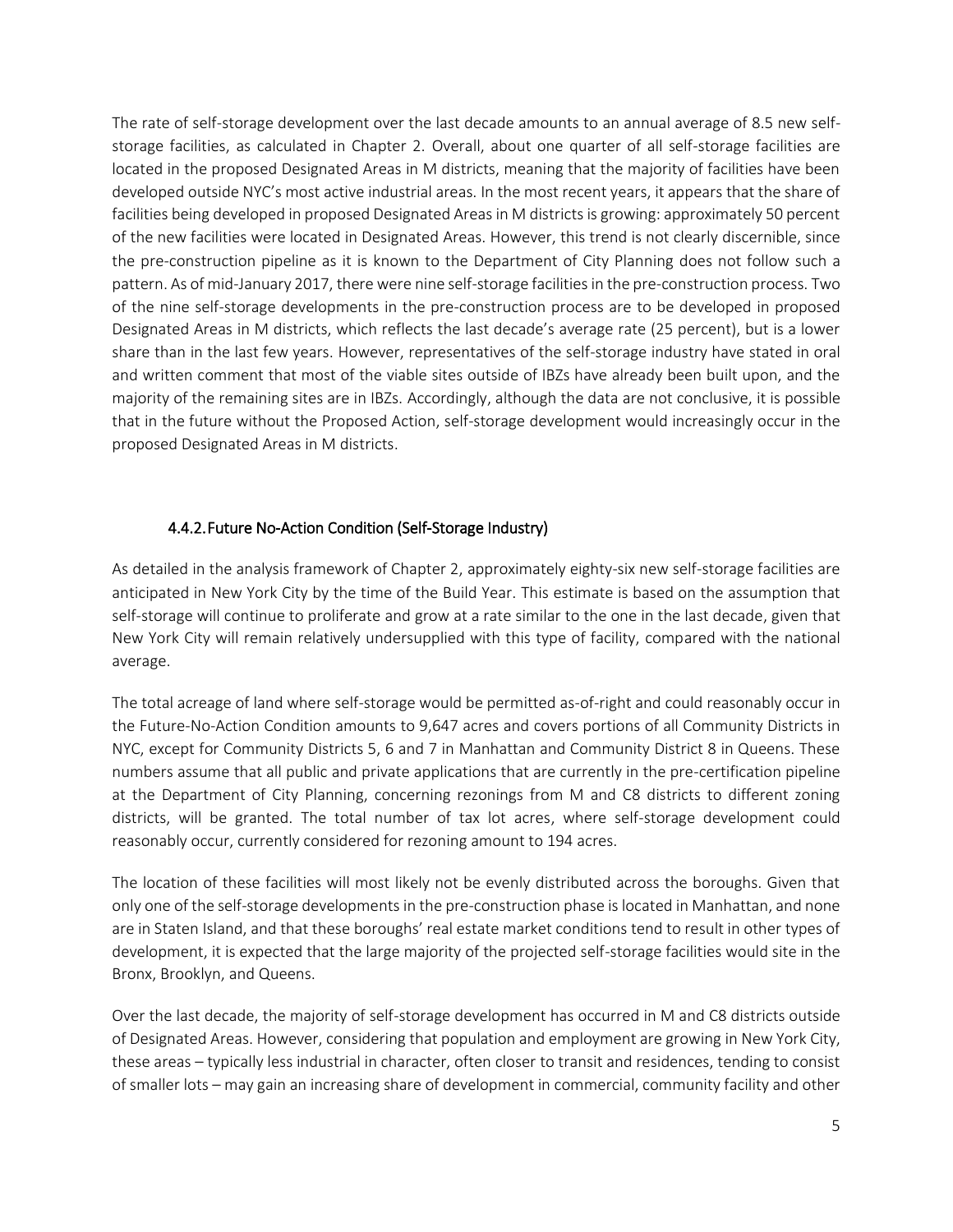uses. It is possible that self-storage would decrease in competitiveness compared to other uses in these areas, and may increasingly occur in the proposed Designated Areas in M districts. Statements made by representatives of the self-storage industry explain that most of the viable sites outside of Designated Areas in M districts have already been built upon, and the majority of the remaining sites are in fact within the Designated Areas.

Although the Analysis Framework in Chapter 2 assumed that the future share of new facilities siting in Designated Areas in M districts will resemble the patterns of the last decade, it is also possible that in the future without the Proposed Action, self-storage development would increasingly occur in the proposed Designated Areas in M districts. In that sense, the ratio of self-storage facilities built in proposed Designated Areas in M districts versus other areas could change, with proposed Designated Areas in M districts absorbing an increasingly larger share of self-storage development. While this would bolster the need for the Proposed Action, it could also imply a larger impact of the Proposed Action on the self-storage industry.

In the No-Action Condition, the Analysis Framework calculated that self-storage would occupy approximately twenty large lots in proposed Designated Areas in M districts within ten years. This number could increase if the proposed Designated Areas in M districts indeed absorbed an increasingly large share of self-storage development. The Department of City Planning views these sites as suitable for otherwise hard-to-site, large scale, employment-supporting or essential industrial uses such as logistics, wholesale and distribution, construction and film production. The number of foregone opportunities for industrial development could be considerable, given the City's active efforts to maintain and grow industrial employment opportunities in IBZs.

## 4.4.3.Future With-Action Condition (Self-Storage Industry)

As explained in the Analysis Framework in Chapter 2, the Proposed Action may lead to a slightly reduced number of additional self-storage facilities in New York City by the Build Year. The No-Action Condition projected an additional eighty-six new self-storage facilities in NYC within the next decade, whereas the With-Action Condition projected a total of eighty-one new self-storage facilities. This represents five fewer facilities in the With-Action condition, compared to the No-Action condition, by the time of the Build Year. The With-Action projection includes eleven self-storage facilities in Designated Areas in M Districts, some of which would be built by applying for the proposed CPC Special Permit. CPC Special Permits present a disincentive to the development of self-storage facilities, since obtaining the Special Permit can add significant time, costs and uncertainty to a project. Accordingly, it is reasonable to assume that a CPC Special Permit would have the effect of slowing the rate at which self-storage is developed in the proposed Designated M districts. This is reflected in the Analysis Framework in the projected geographic shift of the facilities; nine fewer in Designated Areas and four more in M and C8 districts outside of Designated Areas.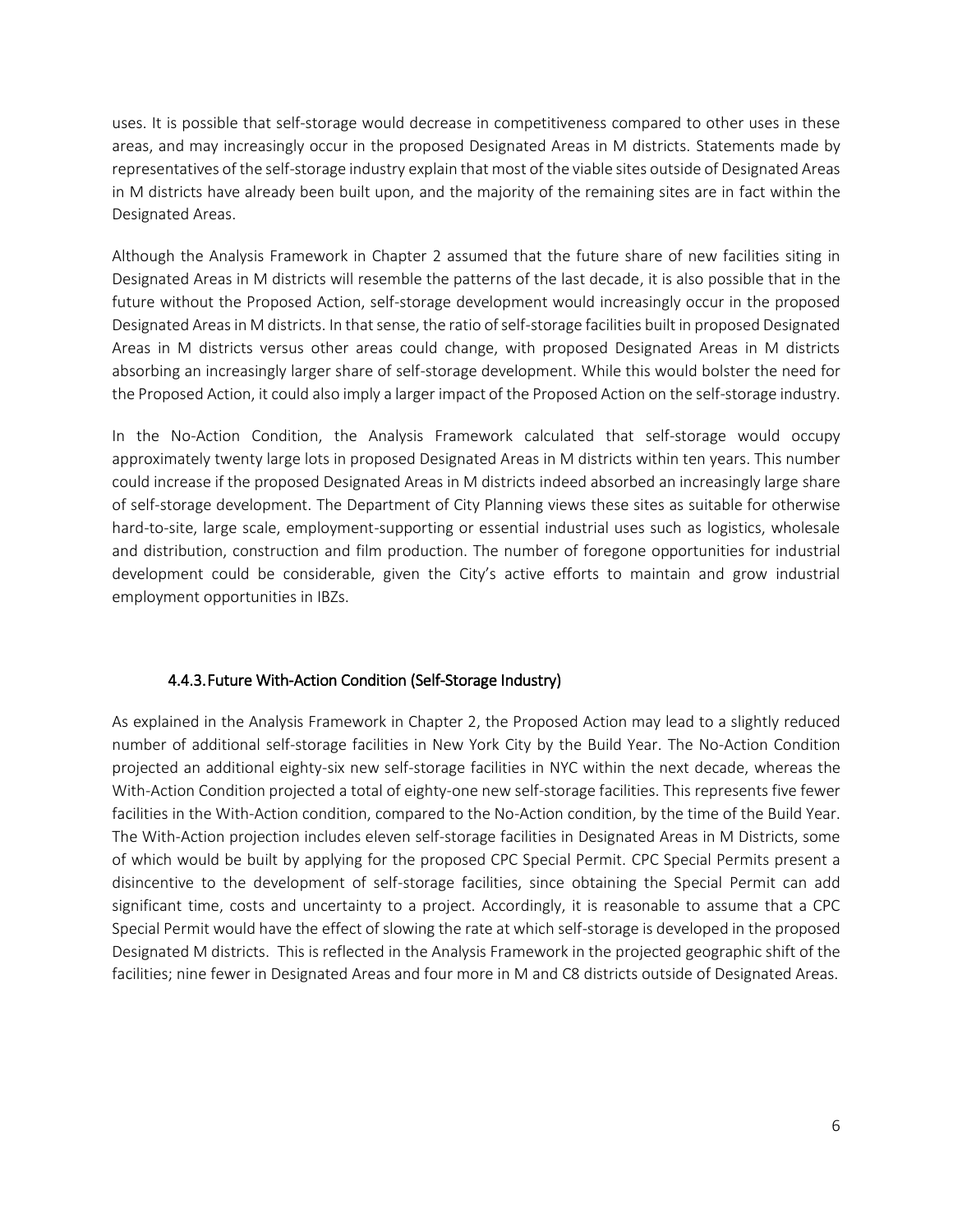## No-action and with-action condition comparison Loss of areas viable for as-of-right self-storage development <sup>1</sup>

| <b>BOROUGH</b>   | Community<br>district | Loss of acreage viable | Percentage loss          | of Remaining acreage    |
|------------------|-----------------------|------------------------|--------------------------|-------------------------|
|                  |                       | for<br>self-storage    | acreage viable for self- | viable for self-storage |
|                  |                       | development            | storage development      | development             |
| <b>MANHATTAN</b> | $\mathbf{1}$          | $\Omega$               | 0%                       | $\mathbf{1}$            |
|                  | $\overline{2}$        | $\overline{0}$         | 0%                       | 54                      |
|                  | 3                     | $\mathbf 0$            | 0%                       | $\overline{2}$          |
|                  | $\overline{4}$        | $\mathsf{O}$           | 0%                       | 86                      |
|                  | 5                     | $\mathsf{O}\xspace$    | 0%                       | $\mathsf{O}\xspace$     |
|                  | 6                     | $\boldsymbol{0}$       | 0%                       | $\mathsf{O}$            |
|                  | $\overline{7}$        | $\overline{0}$         | 0%                       | $\mathbf 0$             |
|                  | 8                     | $\overline{O}$         | 0%                       | 13                      |
|                  | 9                     | $\overline{0}$         | 0%                       | $\overline{7}$          |
|                  | 10                    | $\overline{0}$         | 0%                       | 9                       |
|                  | 11                    | $\boldsymbol{0}$       | 0%                       | 9                       |
|                  | 12                    | $\overline{0}$         | 0%                       | 11                      |
| <b>BRONX</b>     | $\mathbf{1}$          | $-161$                 | $-63%$                   | 93                      |
|                  | $\overline{2}$        | $-287$                 | $-90%$                   | 30                      |
|                  | $\overline{3}$        | $-18$                  | $-22%$                   | 66                      |
|                  | $\overline{4}$        | $-2$                   | $-4%$                    | 43                      |
|                  | 5                     | $\overline{0}$         | 0%                       | 23                      |
|                  | 6                     | $-7$                   | $-11%$                   | 54                      |
|                  | $\overline{7}$        | $\mathsf{O}\xspace$    | 0%                       | 26                      |
|                  | 8                     | $\overline{0}$         | 0%                       | 37                      |
|                  | 9                     | $-78$                  | $-58%$                   | 56                      |
|                  | 10                    | $-89$                  | $-61%$                   | 57                      |
|                  | 11                    | $\mathsf{O}\xspace$    | 0%                       | 85                      |
|                  | 12                    | $-79$                  | $-48%$                   | 85                      |
| <b>BROOKLYN</b>  | $\mathbf{1}$          | $-530$                 | $-68%$                   | 252                     |
|                  | $\overline{2}$        | $\mathsf{O}\xspace$    | 0%                       | 77                      |
|                  | $\overline{3}$        | $\overline{0}$         | 0%                       | 90                      |
|                  | $\overline{4}$        | $-13$                  | $-15%$                   | 73                      |
|                  | 5                     | $-196$                 | $-79%$                   | 53                      |
|                  | $\sqrt{6}$            | $-232$                 | $-59%$                   | 162                     |
|                  | $\overline{7}$        | $-200$                 | $-64%$                   | 111                     |

l

<sup>&</sup>lt;sup>1</sup> See Section V Chapter 2 for methodology.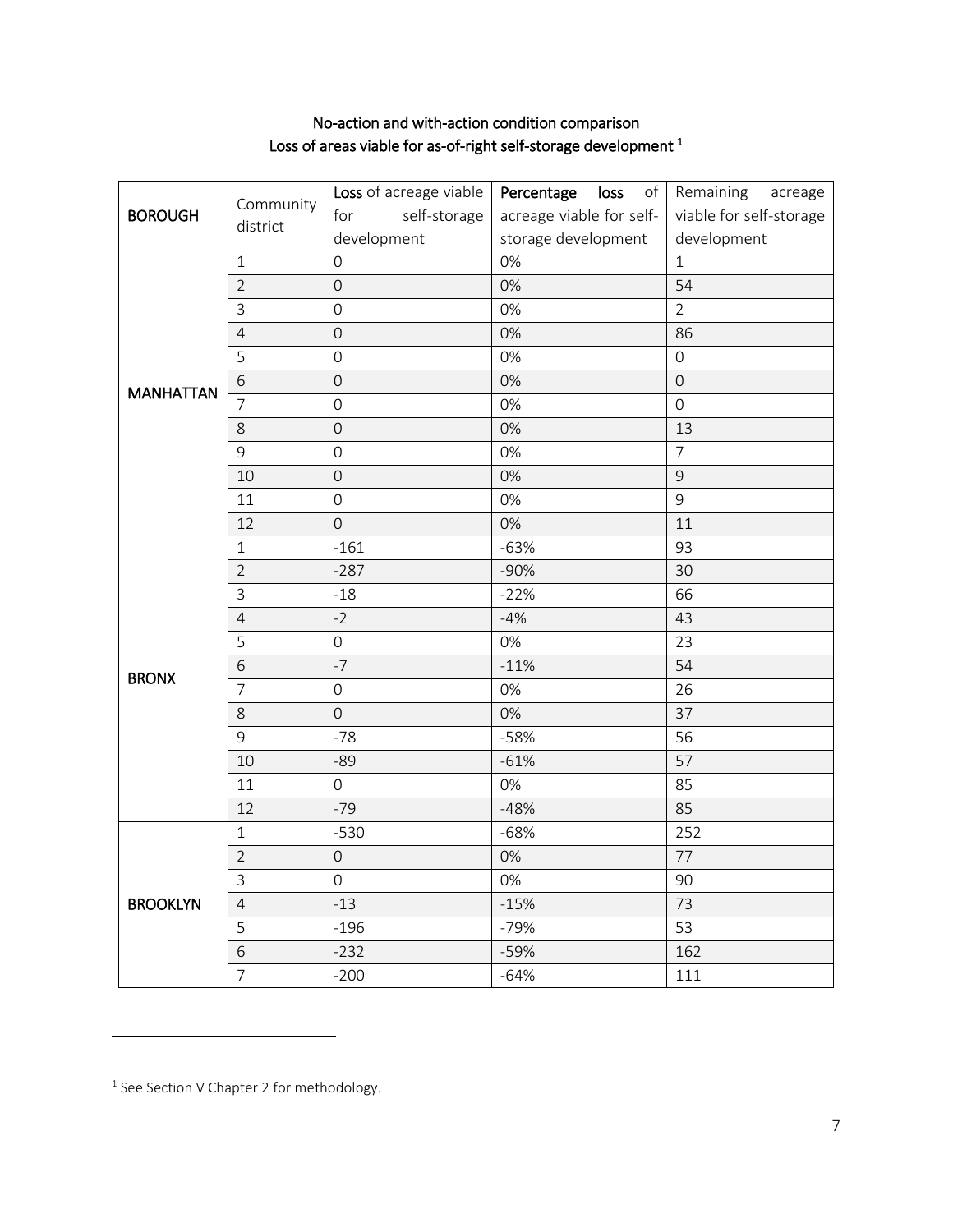|                                | $8\,$          | $\mathbf 0$         | 0%     | 51          |
|--------------------------------|----------------|---------------------|--------|-------------|
|                                | 9              | $\mathsf{O}\xspace$ | 0%     | 21          |
|                                | 10             | $\mathbf 0$         | 0%     | 37          |
|                                | 11             | $\mathsf{O}\xspace$ | 0%     | 98          |
|                                | 12             | $\overline{0}$      | 0%     | 127         |
|                                | 13             | $\mathsf{O}\xspace$ | 0%     | 81          |
|                                | 14             | $\boldsymbol{0}$    | 0%     | 20          |
|                                | 15             | $\mathbf 0$         | 0%     | 43          |
|                                | 16             | $-39$               | $-62%$ | 24          |
|                                | 17             | $-90$               | $-70%$ | 39          |
|                                | 18             | $-117$              | $-57%$ | 86          |
| <b>QUEENS</b>                  | $\mathbf{1}$   | $-170$              | $-39%$ | 261         |
|                                | $\overline{2}$ | $-586$              | $-75%$ | 198         |
|                                | $\overline{3}$ | $\mathsf{O}\xspace$ | 0%     | 50          |
|                                | $\overline{4}$ | $\mathsf{O}\xspace$ | 0%     | 34          |
|                                | 5              | $-275$              | $-59%$ | 191         |
|                                | 6              | $\boldsymbol{0}$    | 0%     | 30          |
|                                | $\overline{7}$ | $\boldsymbol{0}$    | 0%     | 482         |
|                                | 8              | $\mathbf 0$         | 0%     | $\mathbf 0$ |
|                                | 9              | $-34$               | $-54%$ | 30          |
|                                | 10             | $-8$                | $-19%$ | 33          |
|                                | 11             | $\overline{O}$      | 0%     | $6\,$       |
|                                | 12             | $-109$              | $-55%$ | 89          |
|                                | 13             | $-78$               | $-47%$ | 88          |
|                                | 14             | $\overline{0}$      | 0%     | 65          |
| <b>STATEN</b><br><b>ISLAND</b> | $1\,$          | $-128$              | $-26%$ | 366         |
|                                | $\overline{2}$ | $-952$              | $-84%$ | 183         |
|                                | $\overline{3}$ | $-239$              | $-31%$ | 534         |
| <b>TOTAL</b>                   |                | $-4,715$            | $-49%$ | 4,932       |

## Figure 1

Although superficially, the Proposed Action is anticipated to reduce the number of self-storage facilities by only five *citywide,* due to the projected associated geographic shift of these facilities and future applications for the CPC Special Permit, there are some nuances that should be noted: While the self-storage industry will continue to seek and find siting opportunities in New York City, despite the Proposed Action, and may increasingly site in M and C8 districts outside of Designated Areas, where the Special Permit is not proposed, the extent to which this would occur could not be projected with certainty. It is conceivable that there will not be sufficient sites to meet market demand in certain submarkets, particularly because the Proposed Action affects 49 percent of viable land for self-storage (see Error! Reference source not found.).